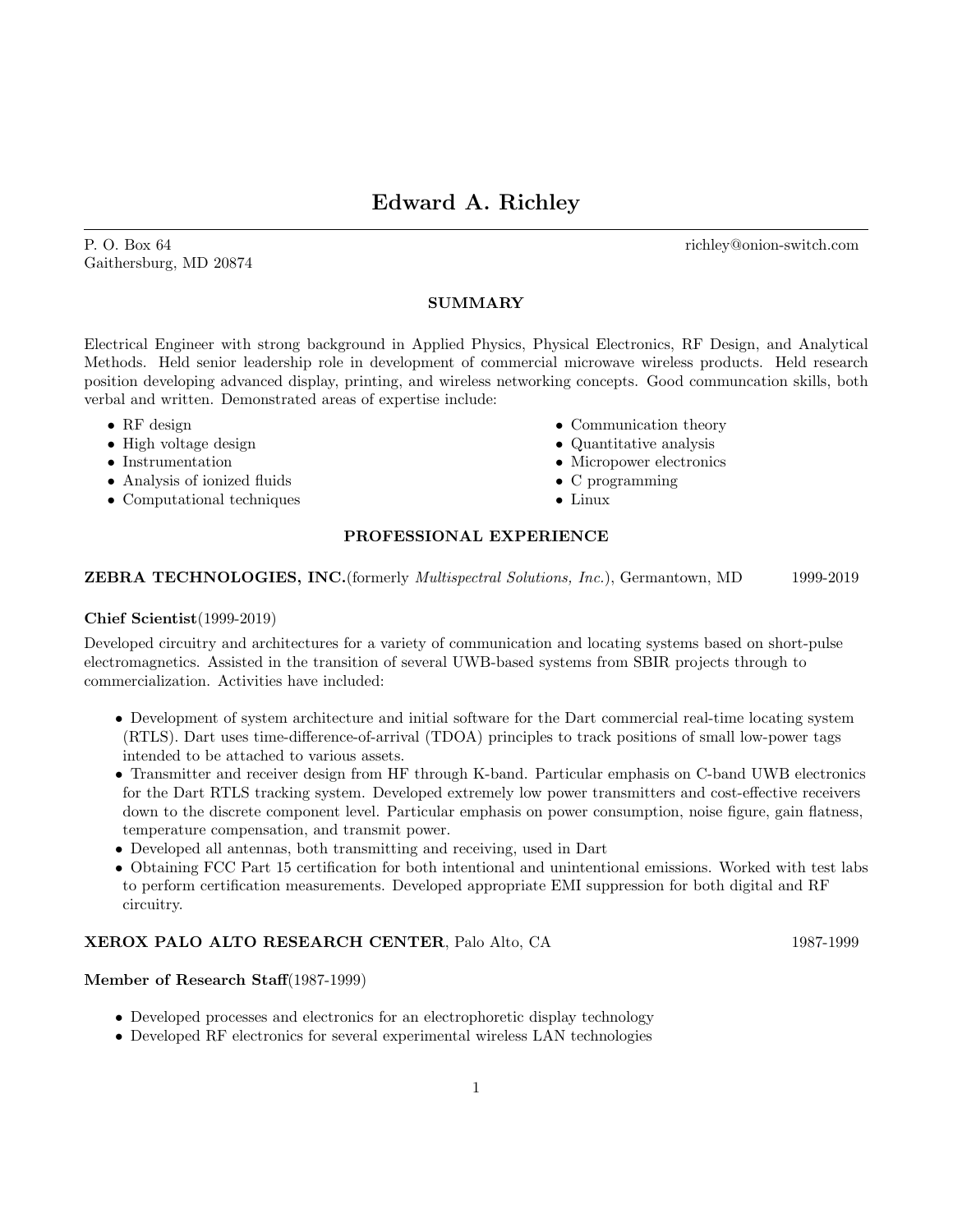• Developed instrumentation, high speed and high voltage electronics for various printing technologies

PATENT DEVELOPMENT AND MARKETING CORPORATION, Design of all electronics and software for a blood-pressure measurement instrument.

### EDUCATION

- Carnegie-Mellon University, Pittsburgh, PA Ph.D. Electrical Engineering, (May, 1984). Thesis: "A Computational Methodology for Modeling Non-Equilibrium Phenomena in High Pressure Electric Arcs". Advisor: Dr. J. L. Lawless
- Carnegie-Mellon University, Pittsburgh, PA M.S. Electrical Engineering, 1981.
- Carnegie-Mellon University, Pittsburgh, PA B.S. (University Honors) Electrical Engineering, 1979.

#### PRESENTED PAPERS

- Richley, E. and Mikkelsen, J., "Low Voltage Electrohydrodynamic Instabilities in Dielectric Liquids", American Physical Society, 53rd Annual Meeting of the Division of Fluid Dynamics, 2000 Washington, DC, November 19 - 21.xo
- Richley, E., "An Elliptic Angular Moment Representation of the Boltzmann Equation", presented at: 51st Annual Gaseous Electronics Conference, Maui, HI, October 1998.
- Richley, E., "A Model of the D. C. Positive Column based on the Elliptic Representation of the Boltzmann Equation", presented at: 51st Annual Gaseous Electronics Conference, Maui, HI, October 1998.
- Preas, B., Richley, E., Vest, F., Sheridon, N. and Sprague, R. "A large area, Tiled Gyricon Display", presented at: SID 1998, Anaheim, CA, May 1998.
- Richley, E. "An energy-resolved self-consistent model of the DC positive column", presented at: 50th Annual Gaseous Electronics Conference, Madison, WI, October, 1997.
- Richley, E. and Tuma, D. T. "On the validity of the Saha Equation in Multi-temperature Plasmas", presented at: 1982 IEEE International Conference on Plasma Science, Ottawa, Ontario, Canada, 1982.

#### PUBLICATIONS

- Fontana, R., Richley, E., "Observations on Low Data Rate, Short Pulse UWB Systems", IEEE International Conference on Ultra-Wideband, 2007. ICUWB 2007.
- Ameti, A., Fontana, R., Knight E., Richley, E., "Ultra wideband technology for aircraft wireless intercommunications systems (AWICS) design", IEEE Aerospace and Electronic Systems Magazine v19, n7, July 2004.
- Fontana, R. J., Richley E. A., Barney, J., "Commercialization of an ultra wideband precision asset location system", IEEE Conference on Ultra Wideband Systems and Technologies, 2003, pp. 369-373.
- Fontana, R., Ameti, A., Richley, E. , Beard, L., Guy, D., "Recent advances in ultra wideband communications systems". 2002 IEEE Conference on Ultra Wideband Systems and Technologies, 2002.
- Fontana, R., Richley, E., Marzullo, A., Beard L., Mulloy R., Knight E., "An ultra wideband radar for micro air vehicle applications", Digest of Papers. 2002 IEEE Conference on Ultra Wideband Systems and Technologies, 2002.
- Pinhao, N. R., Donko, Z., Loffhagen, D., Pinheiro, M. J., and Richley, E.A., "Comparison of kinetic calculation techniques for the analysis of electron swarm transport at low to moderate E/N values",Plasma Sources Sci. Technol., v13 pp. 719-728.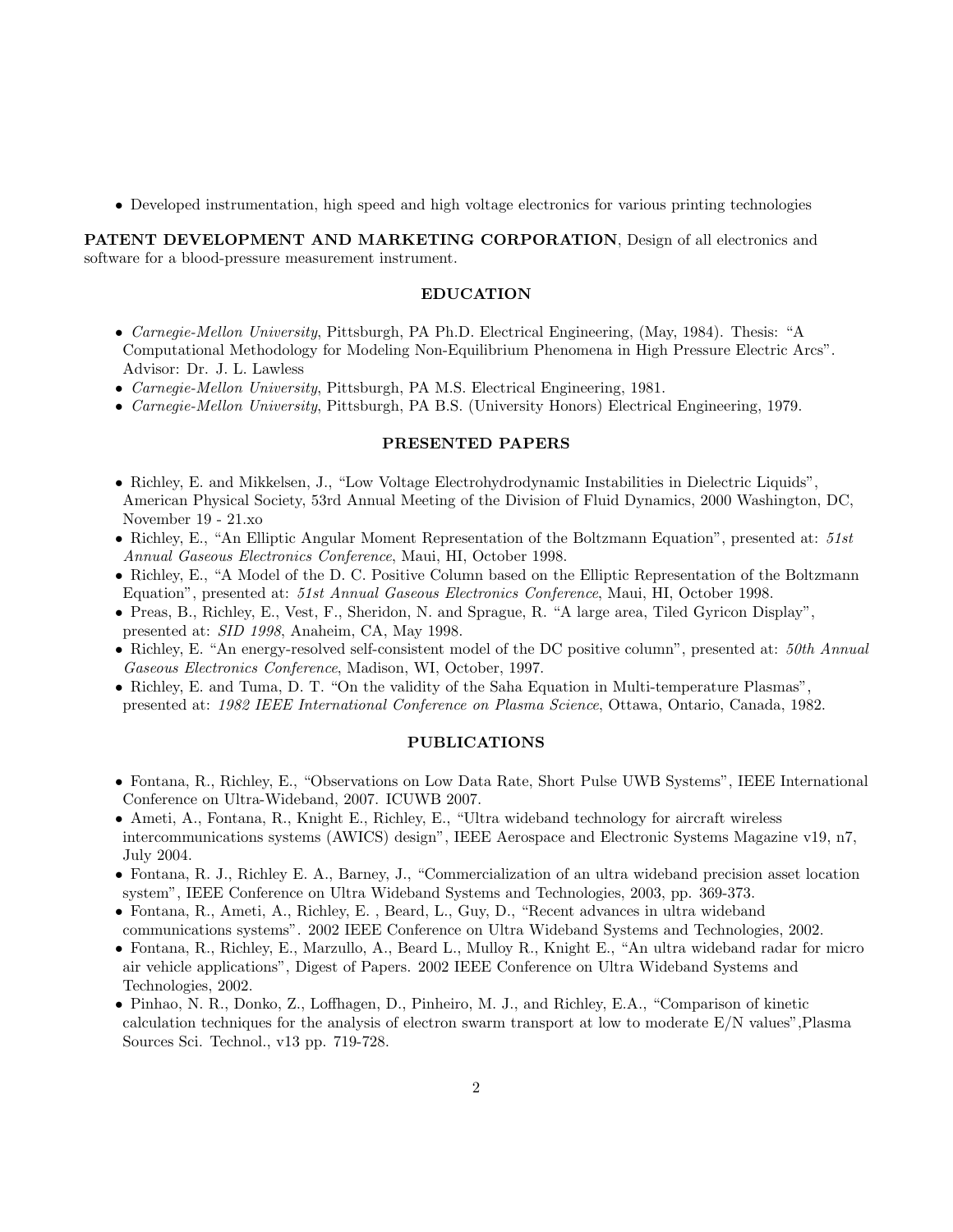- Richley, E. A., "Analysis of the low-pressure low-current dc positive column in neon", Physical Review E, Vol. 66, No. 2, August 2002, Art. No. 026402.
- Richley, E. A. and Mikkelsen, J. C., "Electrical processes in nonpolar liquids based on initial transient response and recovery", Journal of Applied Physics, Vol. 86, No. 12, December 1999, pp. 7029-7038.
- Richley, E., "Elliptic representation of the Boltzmann equation with validity for all degrees of anisotropy", Physical Review E, Vol. 59, Issue 4, April 1999, pp. 4533-4541.
- Demers, A., Elrod, S., Kantarjiev, C., Richley E., "A Nano-Cellular Local Area Network Using Near-Field RF Coupling" in Wireless Personal Communications Research Developments, pp. 141-156
- Richley, E., "Extending the Calculation of Electron Velocity Distribution Functions for Electrical Discharges to Large Values of  $E/N$ ", *Journal of Applied Physics*, Vol. 71, No. 9, May 1 1992, pp. 4190-4195.
- Barth, R. and Richley, E., "Phase-Slip Technique for Direct Sequence Spread Spectrum Communication", Xerox Technical Report, PARC Blue-and-White, 1990.
- Richley, E., "Marx Generator for High Voltage Experiments", Electronics and Wireless World, Vol. 93, No. 1615, May, 1987, pp. 519-523.
- Richley, E. and Tuma, D. T., "On the Determination of Particle Concentrations in Multi-temperature Plasmas", Journal of Applied Physics, Vol. 53, No. 12, December 1982, pp. 8537-8542.
- Richley, E. and Tuma, D. T., "Mechanisms for Temperature Decay in the Freely Recovering Gas Blast Arc", IEEE Transactions on Plasma Science, Vol. PS-10, No. 1, March 1982, pp. 2-7.
- Richley, E. and Tuma, D. T., "Free Recovery of the Gas Blast Arc Column", IEEE Transactions on Plasma Science, Vol. PS-8, No. 1, December 1980, pp. 405-410.

#### OTHER ARTICLES

- Richley, E., "Design of Quadrature Detectors", RF Design, May, 1991, pp. 68-72.
- Richley, E., "Marx Generator for High Voltage Experiments", Electronics and Wireless World, Vol. 93, No. 1615, May, 1987, pp. 519-523.
- Richley, E. and Caimi, F. "Converting Mobile Microphones for Handheld VHF Transceivers", Ham Radio, Vol. 19, No. 3, March 1986, pp. 79-86.
- Richley, E.. "Improving the Audio on the ICOM IC-27", *Ham Radio*, Vol. 19, No. 2, February 1986, pp. 61-62.
- Richley, E. and Caimi, F. "A Carrier Operated Relay for VHF Amplifiers", Ham Radio, Vol. 18, No. 4, April 1985, pp. 45-47.

#### Selected U.S. PATENTS

- 9,668,164, E. Richley, B. Turner, C. Wang, A. Ameti, "Receiver processor for bandwidth management of a multiple receiver real-time location system (RTLS)"
- 9,340,731, E. Richley, "Production of Fuel Gas by Pyrolysis utilizing a High Pressure Electric Arc"
- 9,000,862, E. Richley, D. Donato, "Isolation devices that pass coupler output signals"
- 8,933,768, E. Richley and S. Luo, "Structures for Registration Error Compensation"
- 8,705,671, A. Ameti, E. Richley, "Method and apparatus for performing temperature compensation"
- 8,149,169, A. Aitan, K. Chen, R. Fontana, E. Richley, B. Turner, "Extensible object location system and method using multiple references"
- 7,907,065, E. Richley, "Device for Activating Inductive Loop Sensor of a Traffic Light Control System"
- 7,710,322, A. Ameti, K. Chen, R. Fontana, E. Richley, B. Turner, "Extensible object location system and method using multiple references"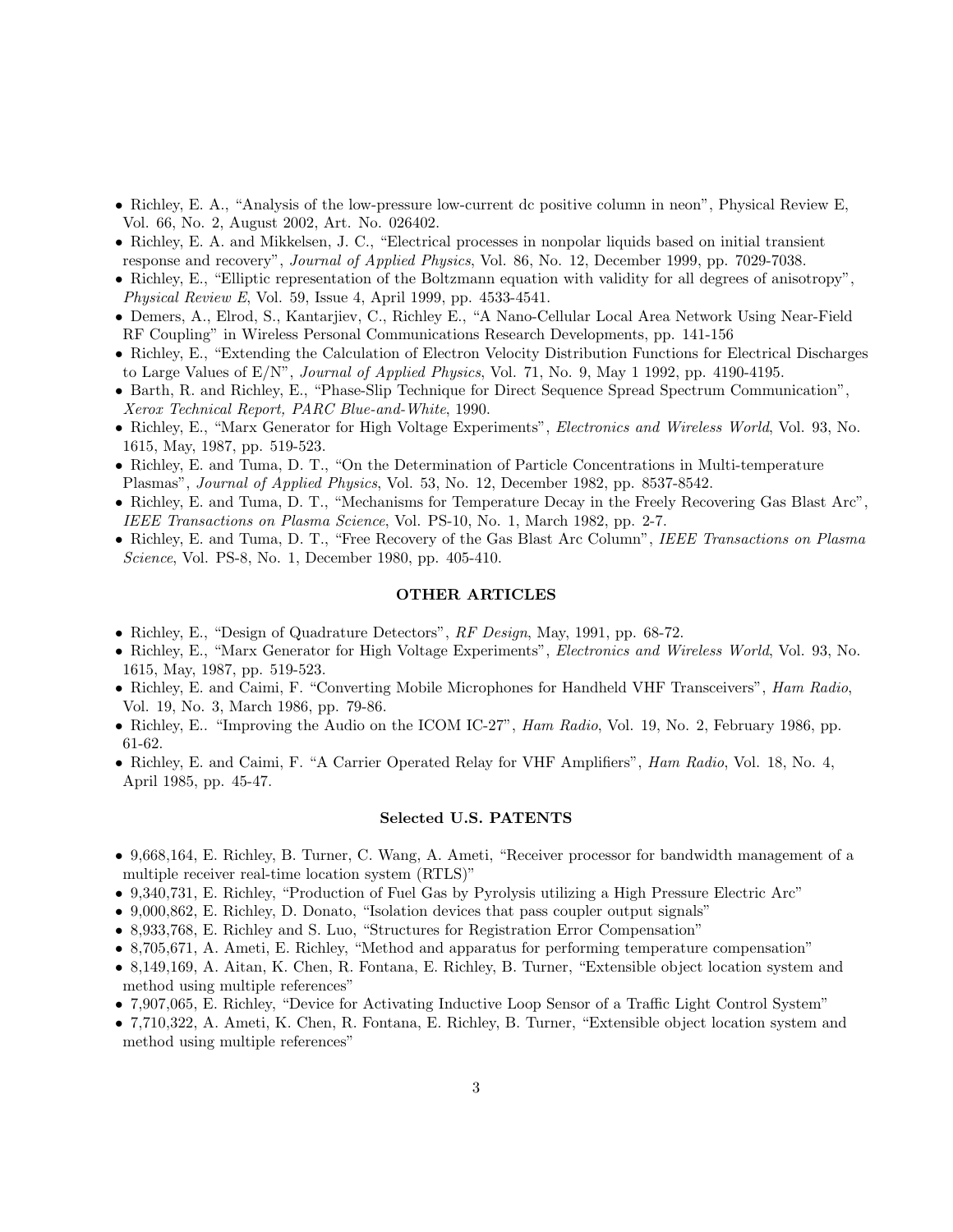- 7,492,316, A. Aitan, K. Chen, R. Fontana, E. Richley, B. Turner, "Wireless time reference system and method"
- 7,432,827, E. Richley, "Device for Activating Inductive Loop Sensor of a Traffic Light Control System"
- 7,412,007, E. Richley, R. Fontana, "High efficiency ultra wideband generator"
- 7,229,017, E. Richley, R. Want, K. Fishkin, B. Harrison, A. Gujar, "Laser locating and tracking system for externally activated tags"
- 6,903,719, E. Richley, "Rotation and threshold mechanism for twisting ball display"
- 6,882,315, E. Richley, R. Fontana, D. Perino, A. Ameti, "Object location system and method"
- 6,812,884, E. Richley, R. Fontana, "Transceiver system and method utilizing nanosecond pulses"
- 6,766,988, E. Richley, "Block Occupancy Detector for Model Railroads"
- 6,700,556, E. Richley, D. Biegelsen, "Display sheet with stacked electrode structure"
- 6,586,999, E. Richley, "Ultra wideband transmitter with gated push-pull RF amplifier"
- 6,542,083, E. Richley, R. Want, K. Fishkin, B. Harrison, A. Gujar, "Electronic tag position detection using radio broadcast"
- 6,507,333, J. Mikkelsen, N. Sheridon, E. Richley, "Tribo-addressed and tribo-supperessed electric paper"
- 6,798,349, E. Richley, B. Harrison, "Passive microwave tag identification system"
- 6,485,280, E. Richley, "Methods and apparatus for fabricating bichromal elements"
- 6,456,272, M. Howard, E. Richley, "Field addressed displays using charge discharging in conjunction with charge retaining island structures"
- 6,348,908, E. Richley, A. Silverman, M. Howard, B. Preas, "Ambient energy powered display"
- 6,312,104, R. Stearns, E. Richley, "Reduction of spot misplacement through electrostatic focusing of uncharged drops"
- 6,243,058, J. Mikkelsen, N. Sheridon, E. Richley, "Tribo-addressed and tribo-suppressed electric paper"
- 6,184,789, E. Richley, M. Weiser, A. Silverman, M. Howard, B. Preas, "Method and apparatus for visually determining object location"
- 5,976,428, E. Richley, "Method and apparatus for controlling formation of two-color balls for a twisting ball display"
- 5,900,858, E. Richley, "Rotation mechanism for bichromal balls of a twisting ball display sheet based on contact potential charging"
- 5,900,192, E. Richley, "Method and apparatus for fabricating very small two-color balls for a twisting ball display"
- 5,815,306, N. Sheridon, L. Romano, J. Mikkelsen, E. Richley, J. Crowley, "Eggcrate" substrate for a twisting ball display"
- 5,752,677, E. Richley, "Block Occupancy Detector for Model Railroads"
- 5,437,057, E. Richley and L. Butcher, "Wireless Communications using Near Field Coupling"
- 5,262,098, J. Crowley, E. Richley, and N. Sheridon, "Method and Apparatus for Fabricating Bichromal Balls for a Twisting Ball Display"
- 5,223,755, E. Richley, "Extended Frequency Range Variable Delay Locked Loop for Clock Synchronization"
- 5,222,075, E. Richley, "Transmitted Code Clock Code-Matching Synchronization for Spread-Spectrum Communication Systems"
- 5,122,818, S. Elrod, E. Richley, and E. Rawson, "Acoustic Ink Printers having Reduced Focusing Sensitivity"
- 5,101,417, E. Richley and R. Barth, "Phase Controlled Synchronization for Direct Sequence Spread Spectrum Communication Systems"
- 5,025,793 E. Richley and C. Russell, "Finger Blood Pressure Measurement System"

### AWARDS